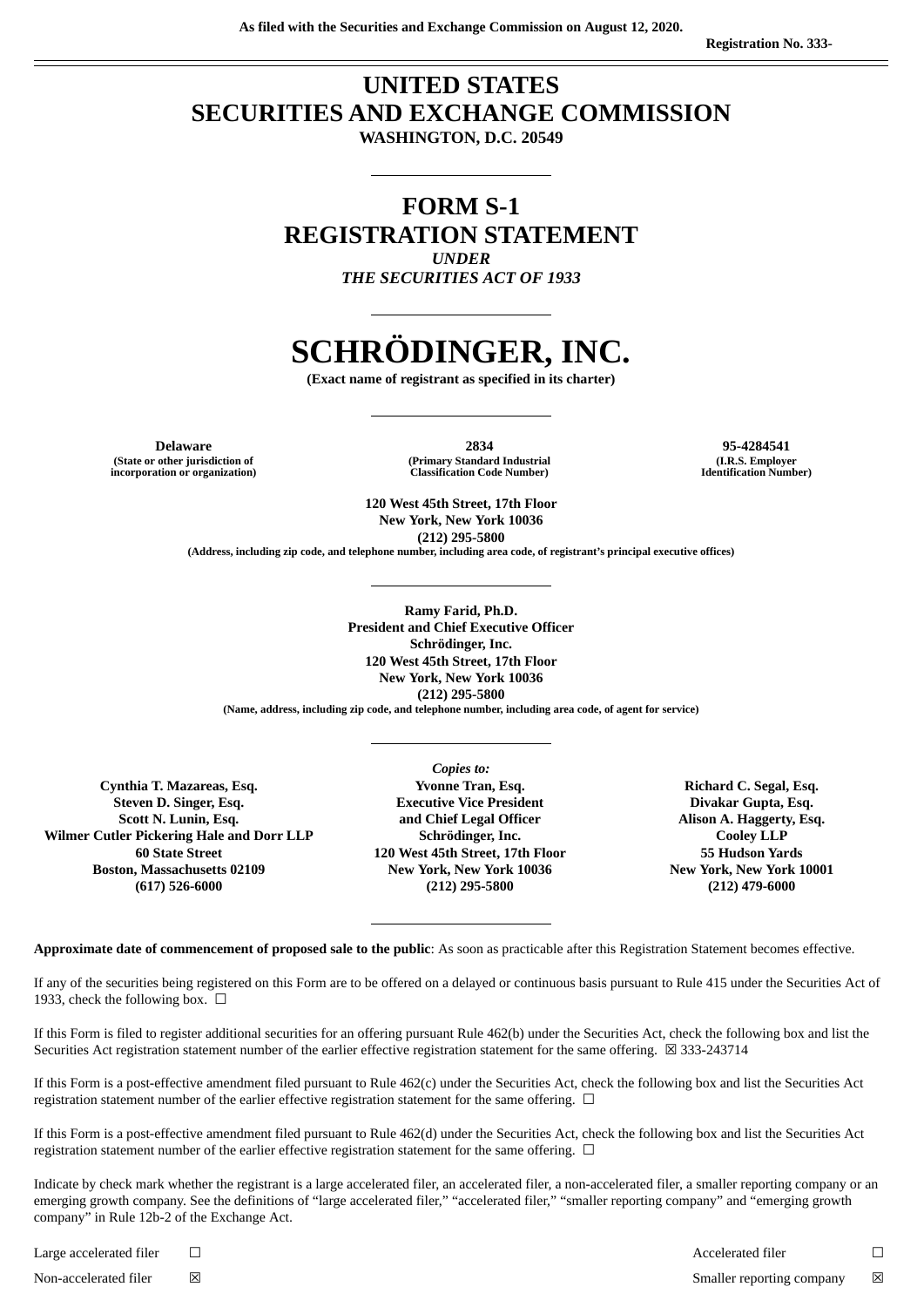If an emerging growth company, indicate by check mark if the registrant has elected not to use the extended transition period for complying with any new or revised financial accounting standards provided pursuant to Section 7(a)(2)(B) of the Securities Act.  $\Box$ 

#### **CALCULATION OF REGISTRATION FEE**

|                                                    |                 | Proposed                             | Proposed              |                         |
|----------------------------------------------------|-----------------|--------------------------------------|-----------------------|-------------------------|
|                                                    | Amount<br>to be | Maximum<br><b>Offering Price Per</b> | Maximum<br>Aggregate  | Amount of               |
| Title of Each Class of Securities to be Registered | Registered(1)   | Share(2)                             | <b>Offering Price</b> | <b>Registration Fee</b> |
| Common Stock, par value \$0.01 per share           | 575,000         | \$66.00                              | \$37,950,000          | \$4,926                 |

(1) Includes 75,000 shares of common stock that the underwriters have the option to purchase.

(2) Calculated in accordance with Rule 457(a) under the Securities Act of 1933, as amended.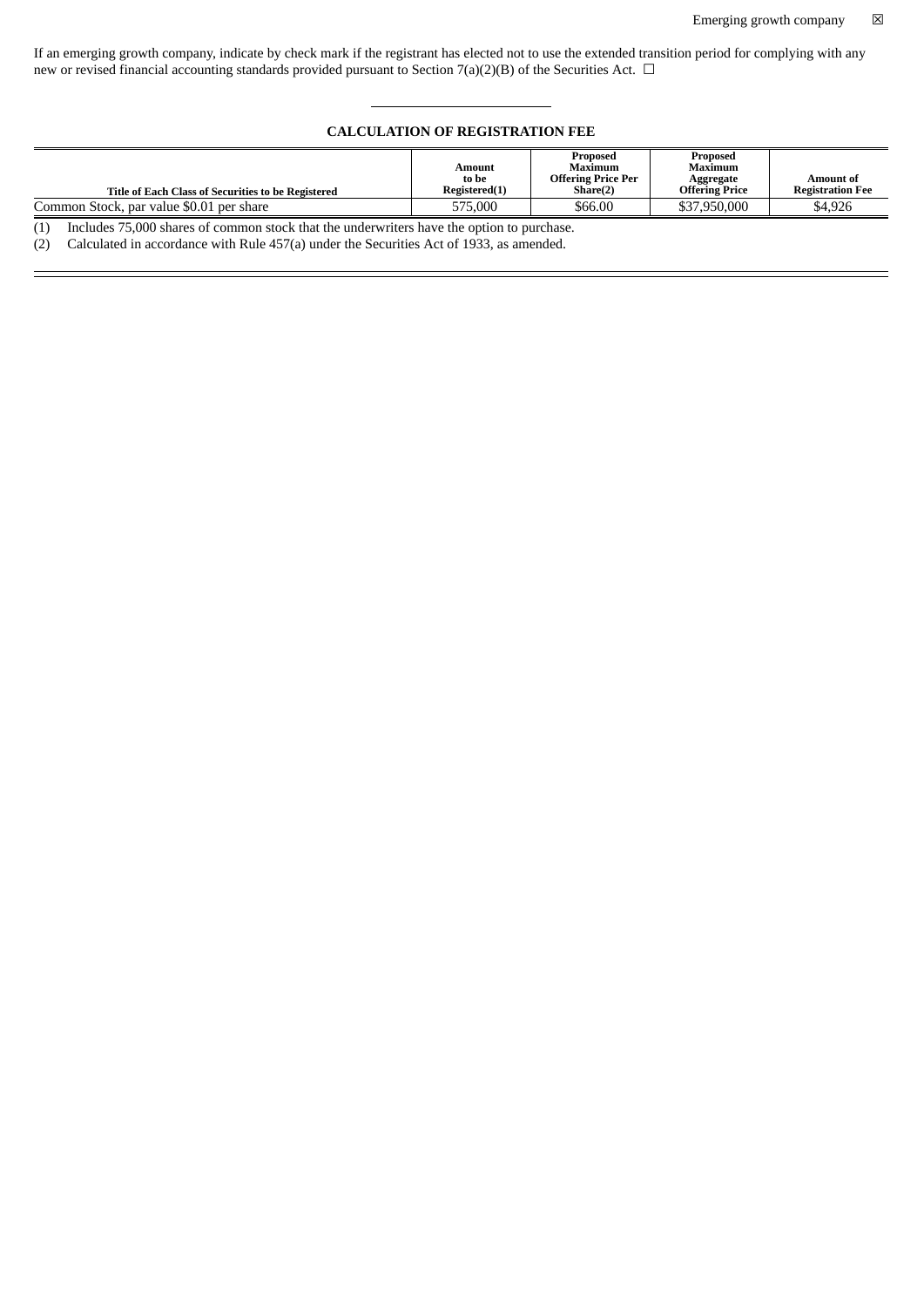#### **EXPLANATORY NOTE AND INCORPORATION BY REFERENCE**

This registration statement is being filed with respect to the registration of additional shares of common stock, par value \$0.01 per share, of Schrödinger, Inc., a Delaware corporation, pursuant to Rule 462(b) under the Securities Act of 1933, as amended. The contents of the earlier registration statement on Form S-1 (File No. 333-243714), which was declared effective by the Commission on August 12, 2020, are incorporated in this registration statement by reference.

The required opinions and consents are listed on an Exhibit Index attached hereto and filed herewith.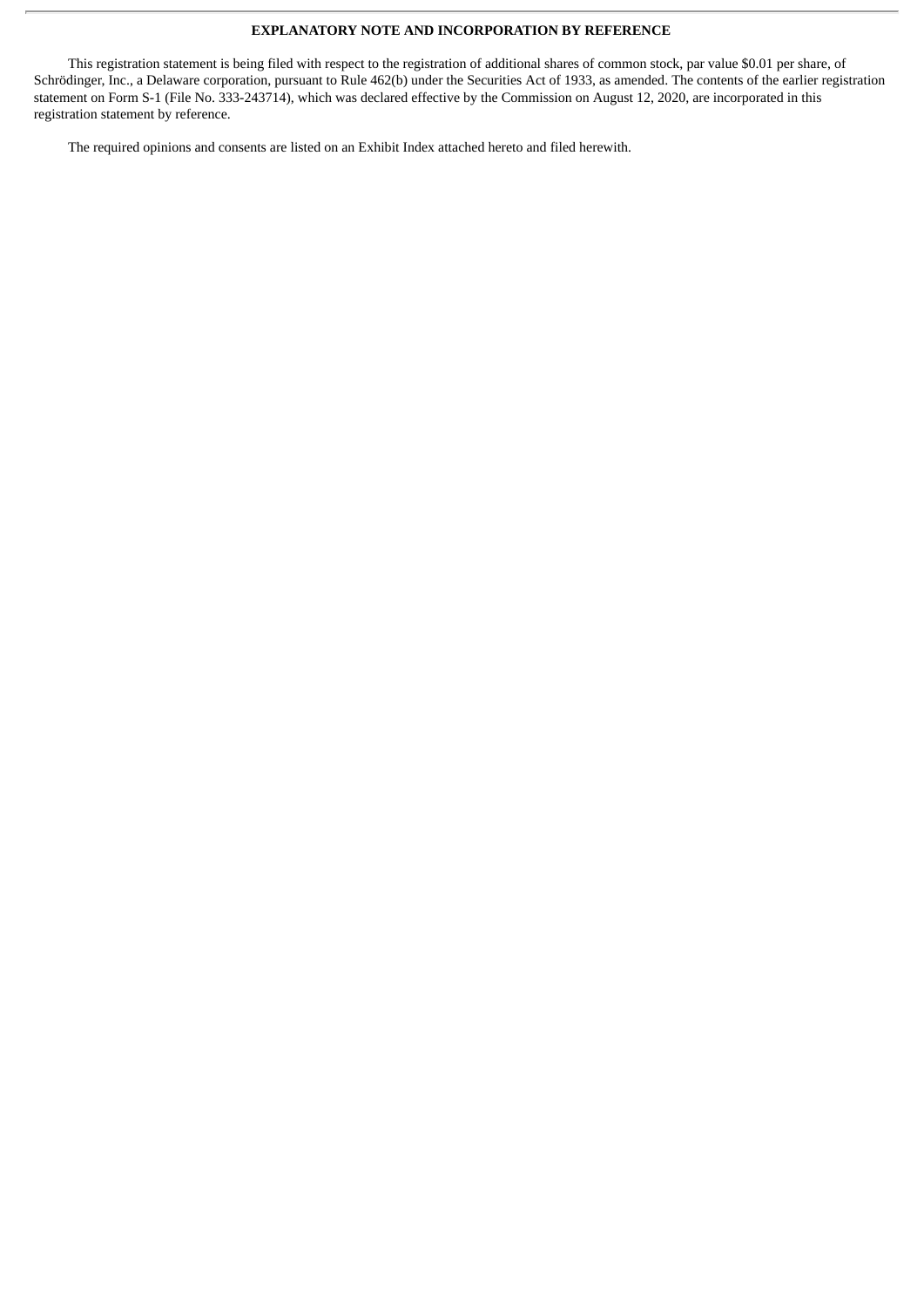## **EXHIBIT INDEX**

| <b>Exhibit</b><br><b>Number</b><br>5.1 | <b>Description of Exhibit</b><br>Opinion of Richards, Layton & Finger, P.A.          |
|----------------------------------------|--------------------------------------------------------------------------------------|
| 23.1                                   | Consent of KPMG LLP, independent registered public accounting firm                   |
| 23.2                                   | Consent of Richards, Layton & Finger, P.A. (included in Exhibit 5.1)                 |
| 741                                    | Day 110 of Attornoon Commonwealth by Information to the absolution who to the Davist |

24.1 Power of Attorney [\(incorporated](http://www.sec.gov/Archives/edgar/data/1490978/000119312520214928/d944446ds1.htm#ii944446_sig) by reference to the signature page to the Registrant's Registration Statement on Form S-1 (File No. 333-243714) filed with the Commission on August 10, 2020)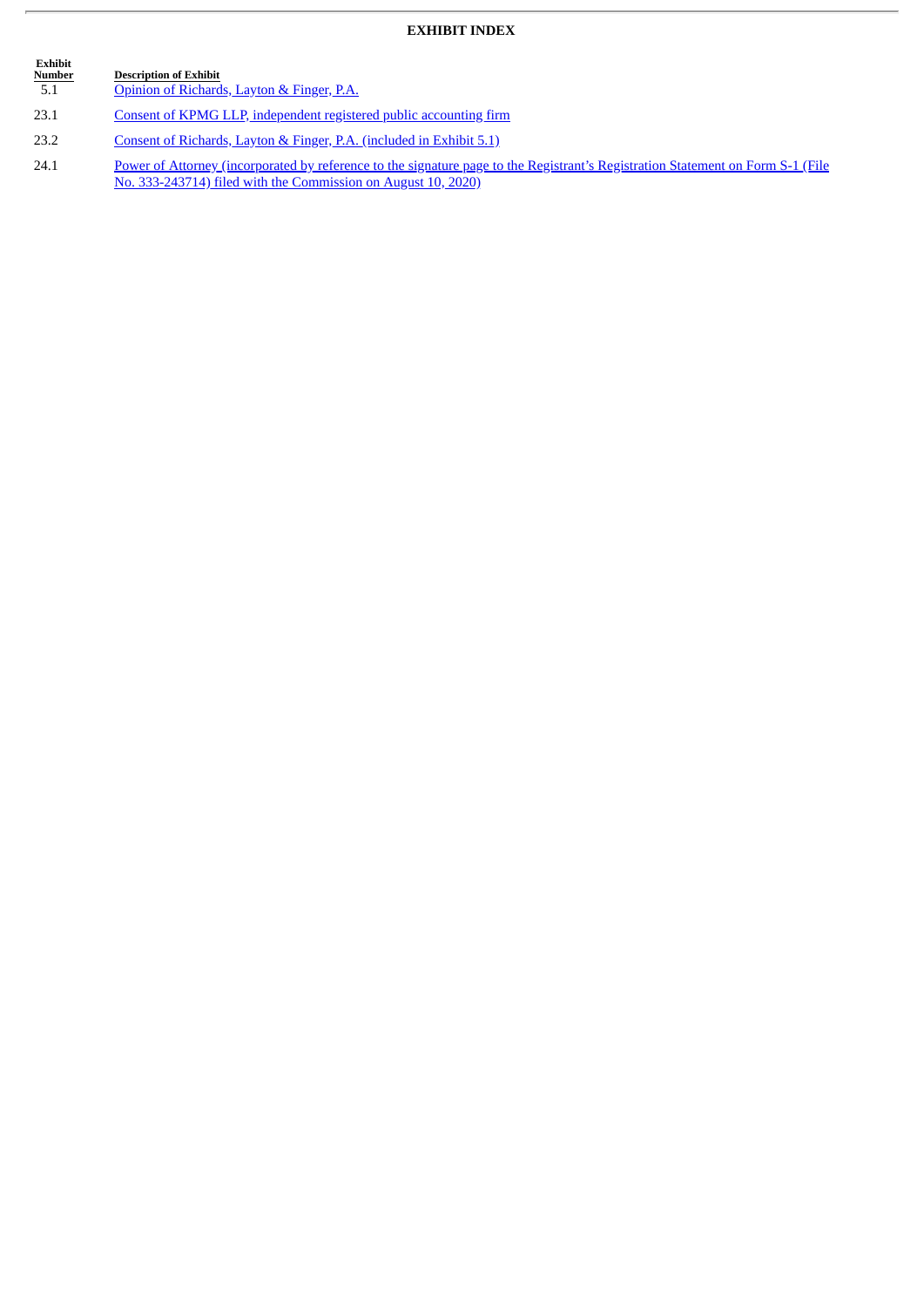**SIGNATURES**

Pursuant to the requirements of the Securities Act of 1933, as amended, the registrant has duly caused this Registration Statement to be signed on its behalf by the undersigned, thereunto duly authorized, in the City of New York, State of New York, on this 12<sup>th</sup> day of August, 2020.

### **SCHRÖDINGER, INC.**

By: /s/ Ramy Farid

Ramy Farid, Ph.D. *President and Chief Executive Officer*

#### **SIGNATURES**

Pursuant to the requirements of the Securities Act of 1933, as amended, this Registration Statement has been signed by the following persons in the capacities and on the dates indicated.

| Signature                                   | <b>Title</b>                                                                     | <b>Date</b>     |  |
|---------------------------------------------|----------------------------------------------------------------------------------|-----------------|--|
| /s/ Ramy Farid<br>Ramy Farid, Ph.D.         | President and Chief Executive Officer, Director<br>(Principal Executive Officer) | August 12, 2020 |  |
| /s/ Joel Lebowitz<br>Joel Lebowitz          | <b>Chief Financial Officer</b><br>(Principal Financial Officer)                  | August 12, 2020 |  |
| /s/ Jenny Herman<br>Jenny Herman            | Vice President, Controller<br>(Principal Accounting Officer)                     | August 12, 2020 |  |
| *<br>Michael Lynton                         | Chairman of the Board                                                            | August 12, 2020 |  |
| $\ast$<br>Jeffrey Chodakewitz, M.D.         | Director                                                                         | August 12, 2020 |  |
| $\ast$<br>Richard Friesner, Ph.D.           | Director                                                                         | August 12, 2020 |  |
| *<br><b>Gary Ginsberg</b>                   | Director                                                                         | August 12, 2020 |  |
| *<br>Rosana Kapeller-Libermann, M.D., Ph.D. | Director                                                                         | August 12, 2020 |  |
| *<br><b>Gary Sender</b>                     | Director                                                                         | August 12, 2020 |  |
| *<br>Nancy Thornberry                       | Director                                                                         | August 12, 2020 |  |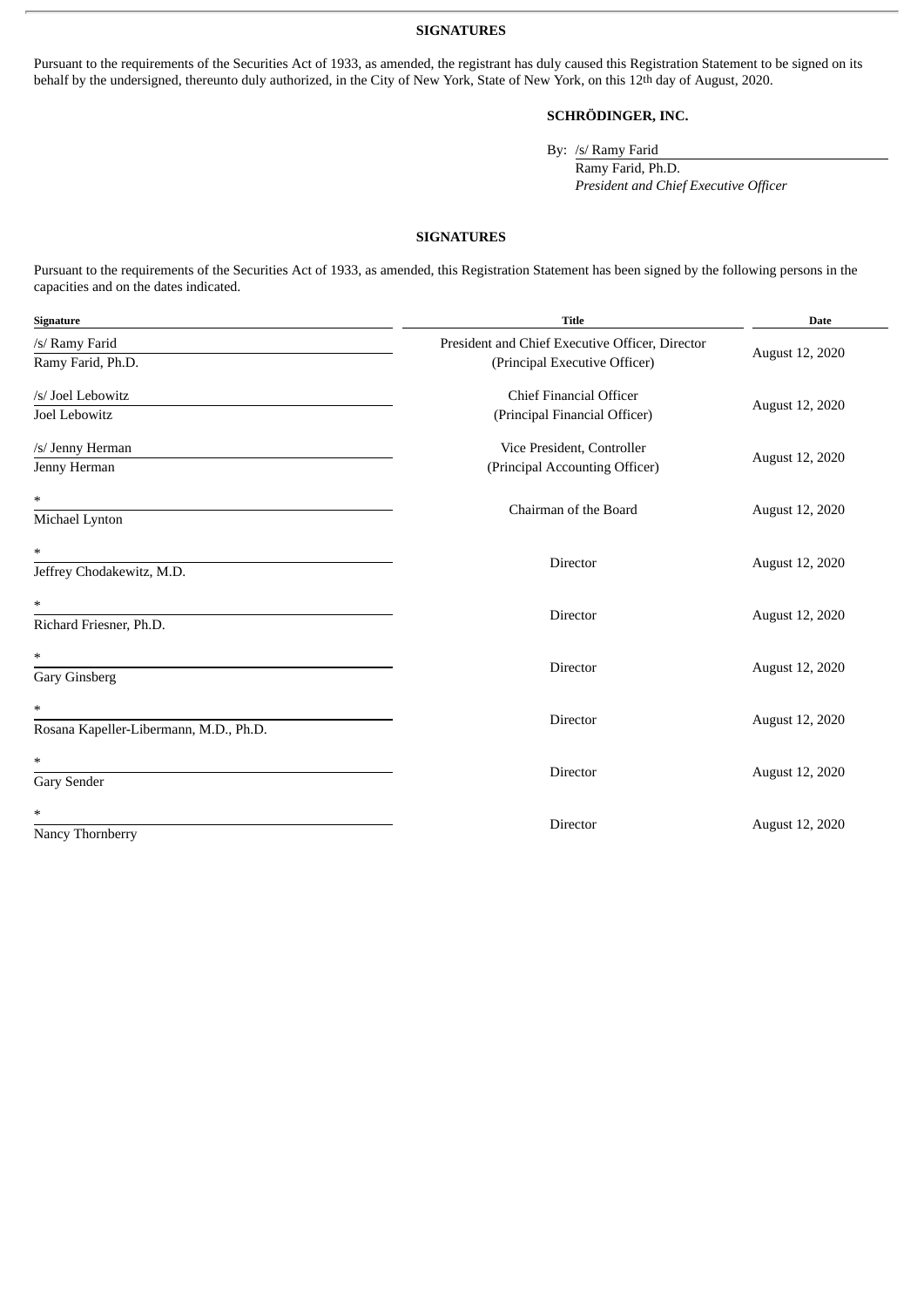\*

Timothy Wright, M.D.

Director

August 12, 2020

\*By: /s/ Ramy Farid Ramy Farid

*Attorney-in-fa c t*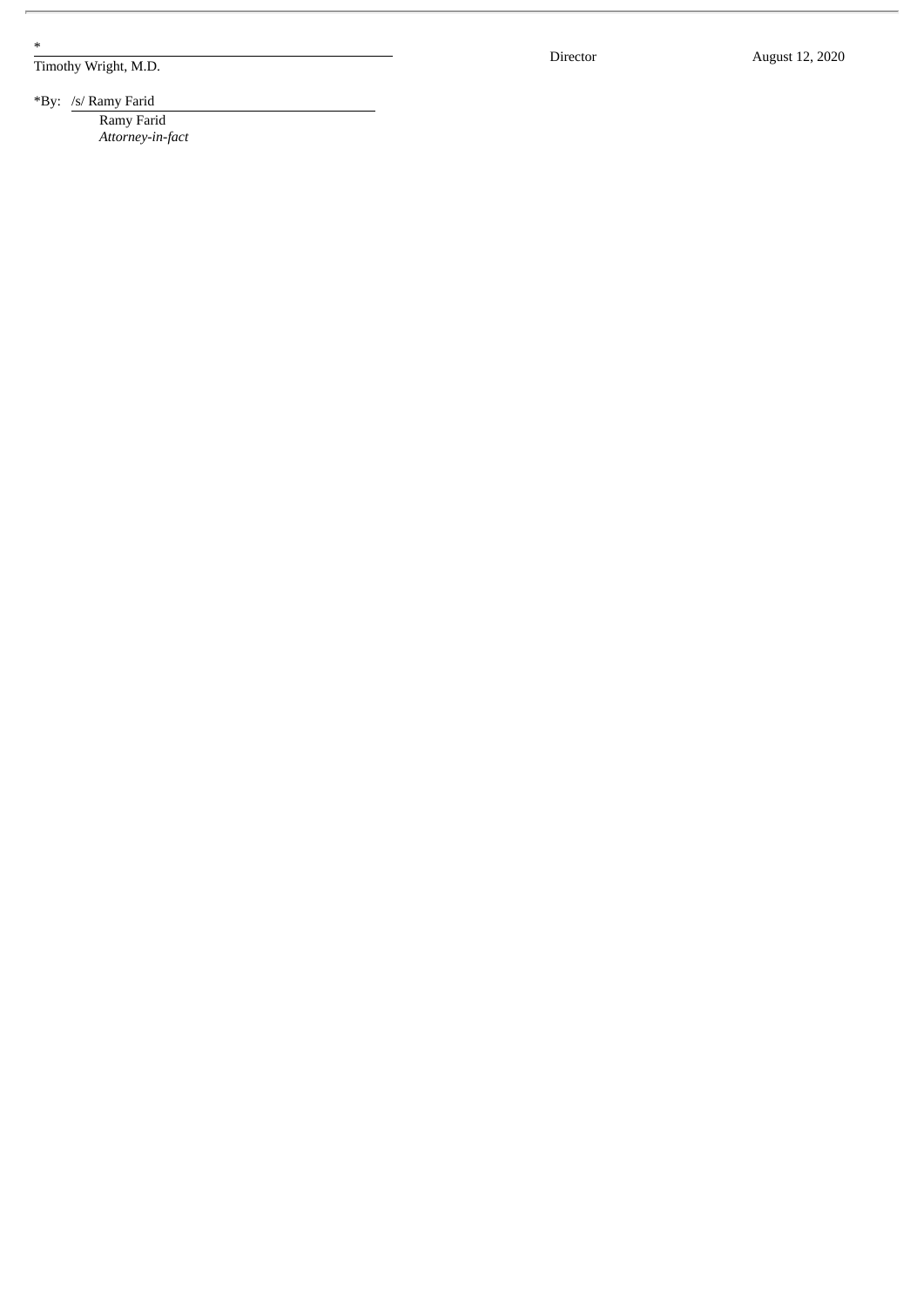

<span id="page-6-0"></span>August 12, 2020

Schrödinger, Inc. 120 West 45th Street, 17th Floor New York, New York 10036

Ladies and Gentlemen:

We are acting as special Delaware counsel to Schrödinger, Inc., a Delaware corporation (the "Company"), in connection with the Registration Statement on Form S-1 filed by the Company with the Securities and Exchange Commission (the "SEC") pursuant to Rule 462(b) under the Securities Act of 1933, as amended (the "Rule 462(b) Registration Statement"), to register the Company's issuance and sale of up to 575,000 shares (the "Shares") of common stock, par value \$0.01 per share, of the Company, pursuant to an underwriting agreement (the "Underwriting Agreement") to be entered into by and among the Company, the stockholder of the Company listed on Schedule I to the Underwriting Agreement and the several underwriters identified therein, the form of which has been incorporated by reference into the Rule 462(b) Registration Statement. In this connection, you have requested our opinion as to certain matters under the General Corporation Law of the State of Delaware (the "General Corporation Law").

...

One Rodney Square 920 North King Street Wilmington, DE 19801 Phone: 302-651-7700 Pax: 302-651-7701

www.rlf.com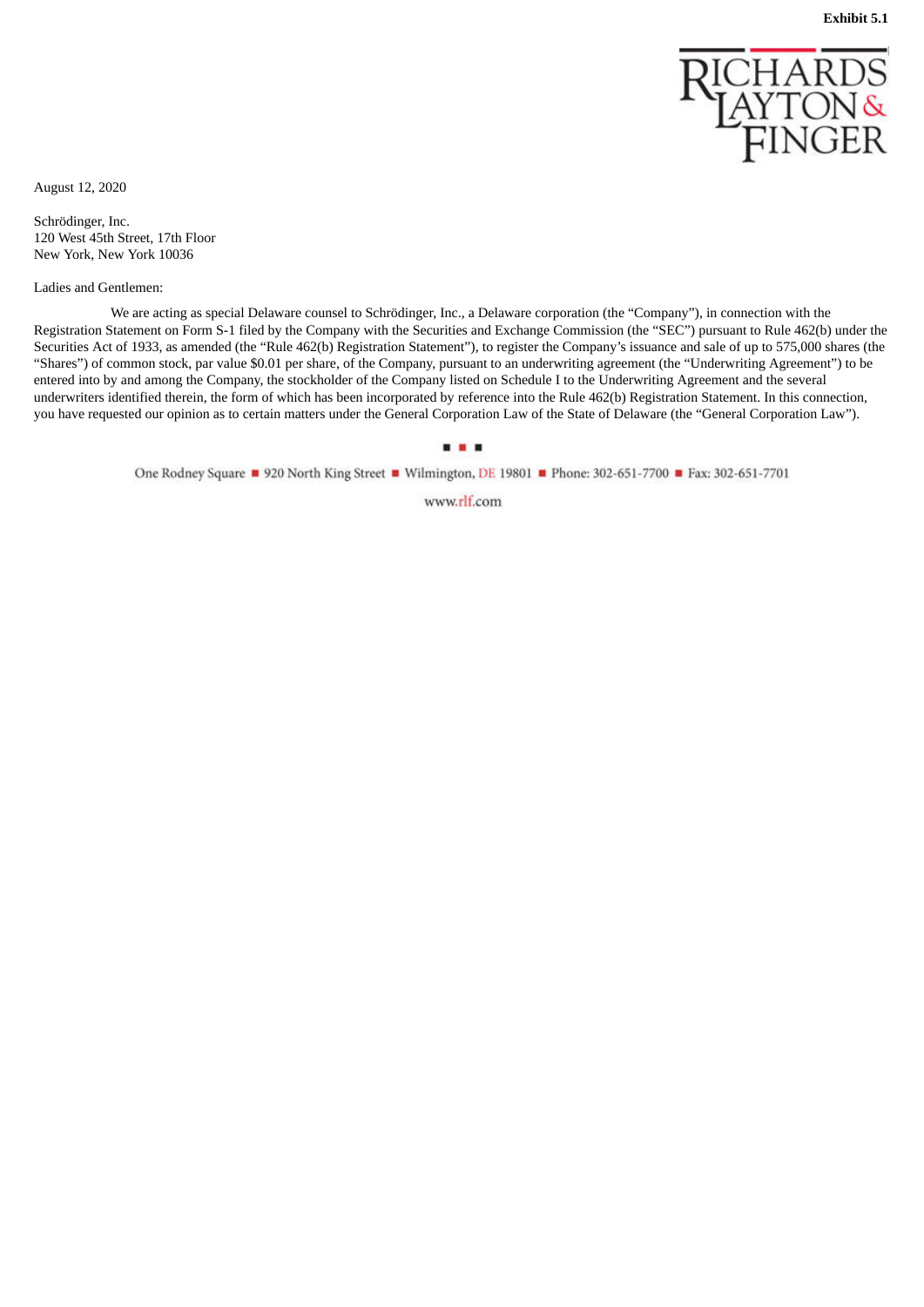Schrödinger, Inc. August 12, 2020 Page 2

For the purpose of rendering our opinion as expressed herein, we have been furnished and have reviewed the following documents:

(i) the Certificate of Incorporation of the Company, as filed with the Secretary of State of the State of Delaware (the "Secretary of State") on May 22, 1995, as amended by the Agreement of Merger, dated May 31, 1995, between the Company, all of the directors thereof, Schrödinger, Inc., a California corporation, and all of the directors thereof, as filed with the Secretary of State on June 7, 1995, the Certificate of Amendment of Certificate of Incorporation of the Company, as filed with the Secretary of State on October 10, 1997, the Restated Certificate of Incorporation of the Company, as filed with the Secretary of State on January 7, 1999, the Certificate of Amendment of the Certificate of Incorporation of the Company, as filed with the Secretary of State on June 14, 2000, the Certificate of Renewal and Revival of Charter of the Company, as filed with the Secretary of State on March 30, 2001, the Restated Certificate of Incorporation of the Company, as filed with the Secretary of State on March 27, 2002, the Amended and Restated Certificate of Incorporation of the Company, as filed with the Secretary of State on April 27, 2010, the Certificate of Amendment of the Amended and Restated Certificate of Incorporation of the Company, as filed with the Secretary of State on April 26, 2012, the Amended and Restated Certificate of Incorporation of the Company, as filed with the Secretary of State on December 11, 2012, the Amended and Restated Certificate of Incorporation of the Company, as filed with the Secretary of State on September 25, 2014, the Amended and Restated Certificate of Incorporation of the Company, as filed with the Secretary of State on June 12, 2015, the Certificate of Amendment of the Amended and Restated Certificate of Incorporation of the Company, as filed with the Secretary of State on November 28, 2017, the Certificate of Amendment of Amended and Restated Certificate of Incorporation of the Company, as filed with the Secretary of State on October 2, 2018, the Amended and Restated Certificate of Incorporation of the Company, as filed with the Secretary of State on November 9, 2018, the Certificate of Amendment of Amended and Restated Certificate of Incorporation of the Company, as filed with the Secretary of State on April 24, 2019, the Certificate of Amendment of Amended and Restated Certificate of Incorporation of the Company, as filed with the Secretary of State on July 22, 2019, the Certificate of Validation of the Company, as filed with the Secretary of State on December 18, 2019, the Certificate of Validation of the Company, as filed with the Secretary of State on December 18, 2019, the Certificate of Validation of the Company, as filed with the Secretary of State on December 18, 2019, the Certificate of Validation of the Company, as filed with the Secretary of State on December 18, 2019, the Certificate of Validation of the Company, as filed with the Secretary of State on December 18, 2019, the Certificate of Validation of the Company, as filed with the Secretary of State on December 18, 2019, the Certificate of Validation of the Company, as filed with the Secretary of State on December 18, 2019, the Certificate of Validation of the Company, as filed with the Secretary of State on December 18, 2019, and the Certificate of Amendment of Amended and Restated Certificate of Incorporation of the Company, as filed with the Secretary of State on January 24, 2020, and the Restated Certificate of Incorporation of the Company, as filed with the Secretary of State on February 10, 2020 (collectively, the "Certificate of Incorporation");

(ii) the bylaws of the Company as in effect at all relevant times;

(iii) the Underwriting Agreement;

(iv) a certificate of an officer of the Company (including the resolutions of the board of directors (the "Board"), the Pricing Committee of the Board (the "Pricing Committee") and the stockholders of the Company and the other documents and materials attached thereto and certified therein), dated on or about the date hereof, as to certain matters (the "Officer's Certificate");

(v) the Registration Statement on Form S-1 (File No. 333-243714) (the "Registration Statement") filed by the Company with the SEC;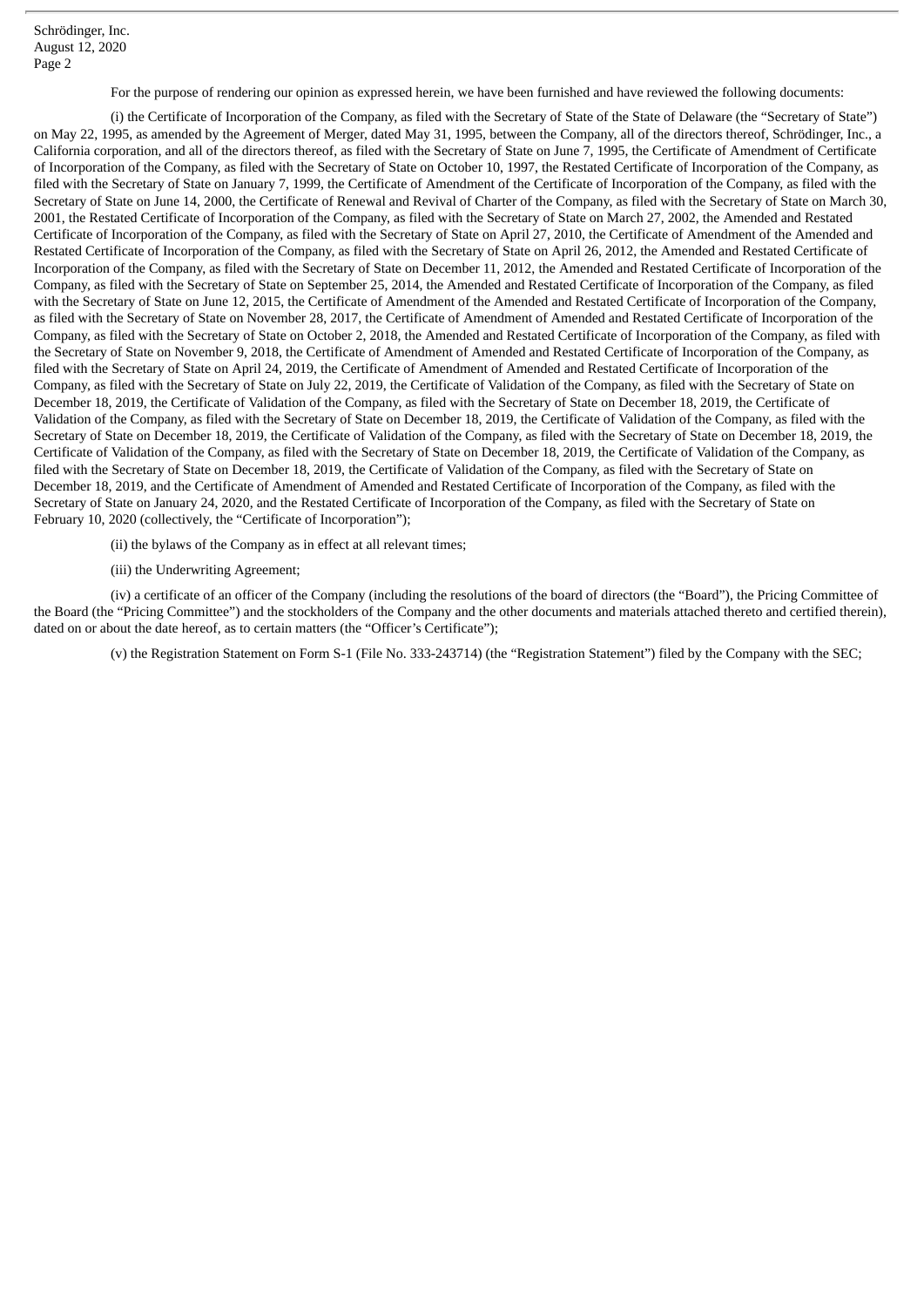Schrödinger, Inc. August 12, 2020 Page 3

- (vi) the Rule 462(b) Registration Statement; and
- (vii) a certificate of the Secretary of State, dated on or about the date hereof, as to the good standing of the Company.

With respect to the foregoing documents, we have assumed: (a) the genuineness of all signatures, and the incumbency, authority, legal right and power and legal capacity under all applicable laws and regulations of each of the officers and other persons and entities signing or whose signatures appear upon each of said documents as or on behalf of the parties thereto; (b) the authenticity of all documents submitted to us as originals; (c) the conformity to authentic originals of all documents submitted to us as certified, conformed, photostatic, electronic or other copies; (d) that the foregoing documents, in the forms submitted to us for our review, have not been and will not be altered or amended in any respect material to our opinion as expressed herein; and (e) all documents submitted to us as forms will be duly completed in a manner consistent with the opinion stated herein. We have reviewed such documents, and we have made such investigations of law, as we have deemed appropriate as a basis for the opinion expressed below. We have assumed and have not verified the accuracy as to the factual matters of the documents we have reviewed, including the factual matters set forth in the Officer's Certificate. Our knowledge of the Company and its legal and other affairs is limited by the scope of our engagement, which scope includes the delivery of this opinion letter. We do not represent the Company with respect to all legal matters or issues. The Company employs other independent counsel and, to our knowledge, handles certain legal matters and issues without the assistance of independent counsel. We have not participated in the preparation of the Registration Statement or the Rule 462(b) Registration Statement and assume no responsibility for their contents, other than this opinion.

Based upon and subject to the foregoing and upon our review of such matters of law as we have deemed necessary and appropriate to render our opinion as expressed herein, and subject to the assumptions, exceptions, limitations and qualifications set forth herein, it is our opinion that the Shares have been duly authorized for issuance and, when issued, delivered and paid for in accordance with the Underwriting Agreement and the resolutions of the Board and the Pricing Committee relating thereto, will be validly issued, fully paid and non-assessable under the General Corporation Law.

The foregoing opinion is subject to the following exceptions, limitations and qualifications:

A. We are admitted to practice law in the State of Delaware and do not hold ourselves out as being experts on the law of any other jurisdiction. The foregoing opinion is limited to the General Corporation Law currently in effect, and we have not considered and express no opinion on the effect of any other laws or the laws of any other state or jurisdiction, including state or federal laws relating to securities or other federal laws, or the rules and regulations of stock exchanges or of any other regulatory body. In addition, we have not considered and express no opinion as to the applicability of or any compliance with the Delaware Securities Act, 6 *Del. C.* § 73-101 et seq., or any rules or regulations promulgated thereunder.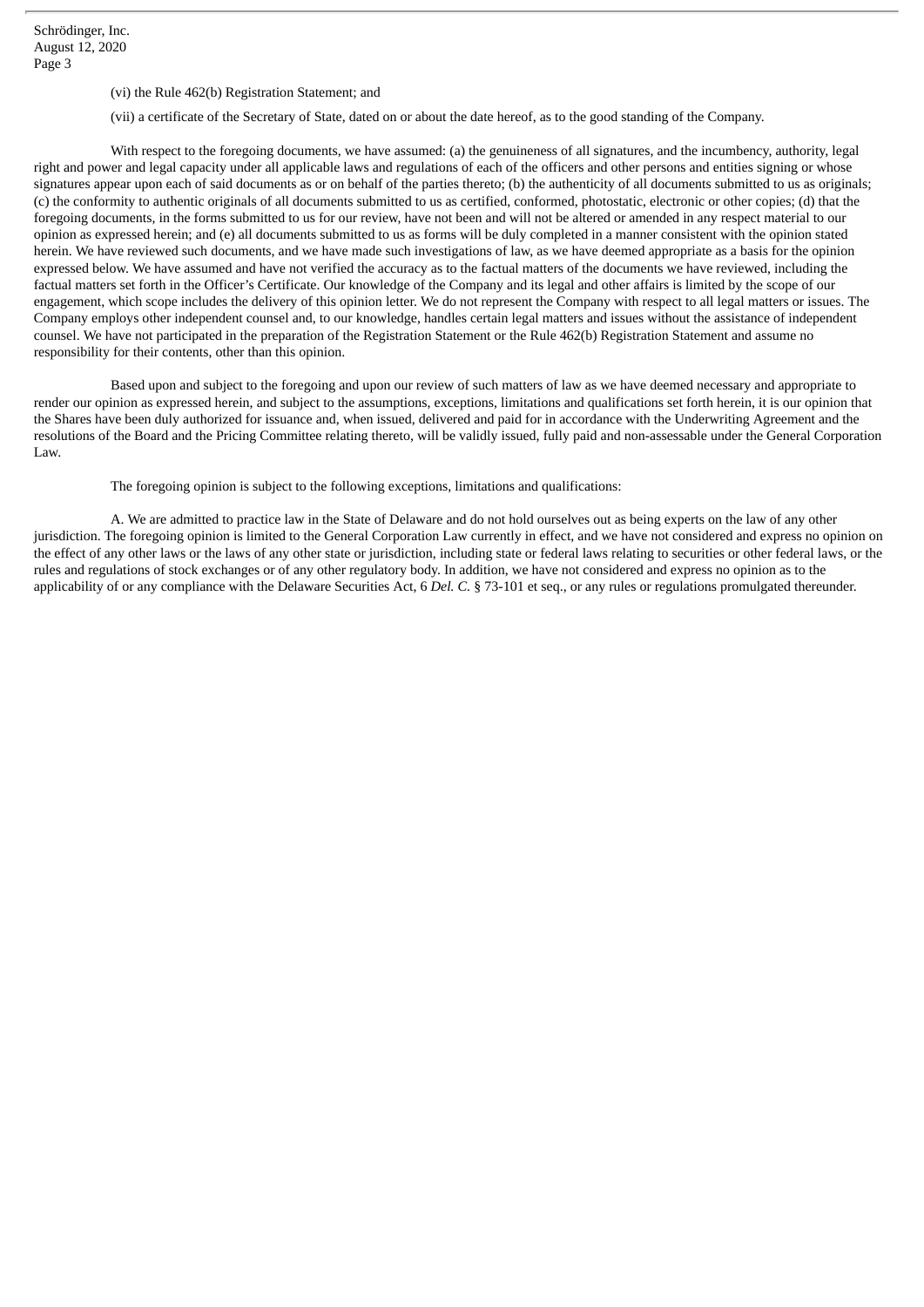Schrödinger, Inc. August 12, 2020 Page 4

B. This opinion speaks only as of the date hereof, and we shall have no obligation to update this opinion in any respect after the date hereof, including with respect to changes in law occurring on or after the date hereof.

We consent to your filing this opinion as an exhibit to the Rule 462(b) Registration Statement and to reference our firm in the Rule 462(b) Registration Statement or related prospectus under the heading "Legal Matters." In giving the foregoing consent, we do not thereby admit that we come within the category of persons whose consent is required under Section 7 of the Securities Act of 1933, as amended, or the rules and regulations of the SEC thereunder.

Very truly yours,

/s/ Richards, Layton & Finger, P.A.

SN/RBG